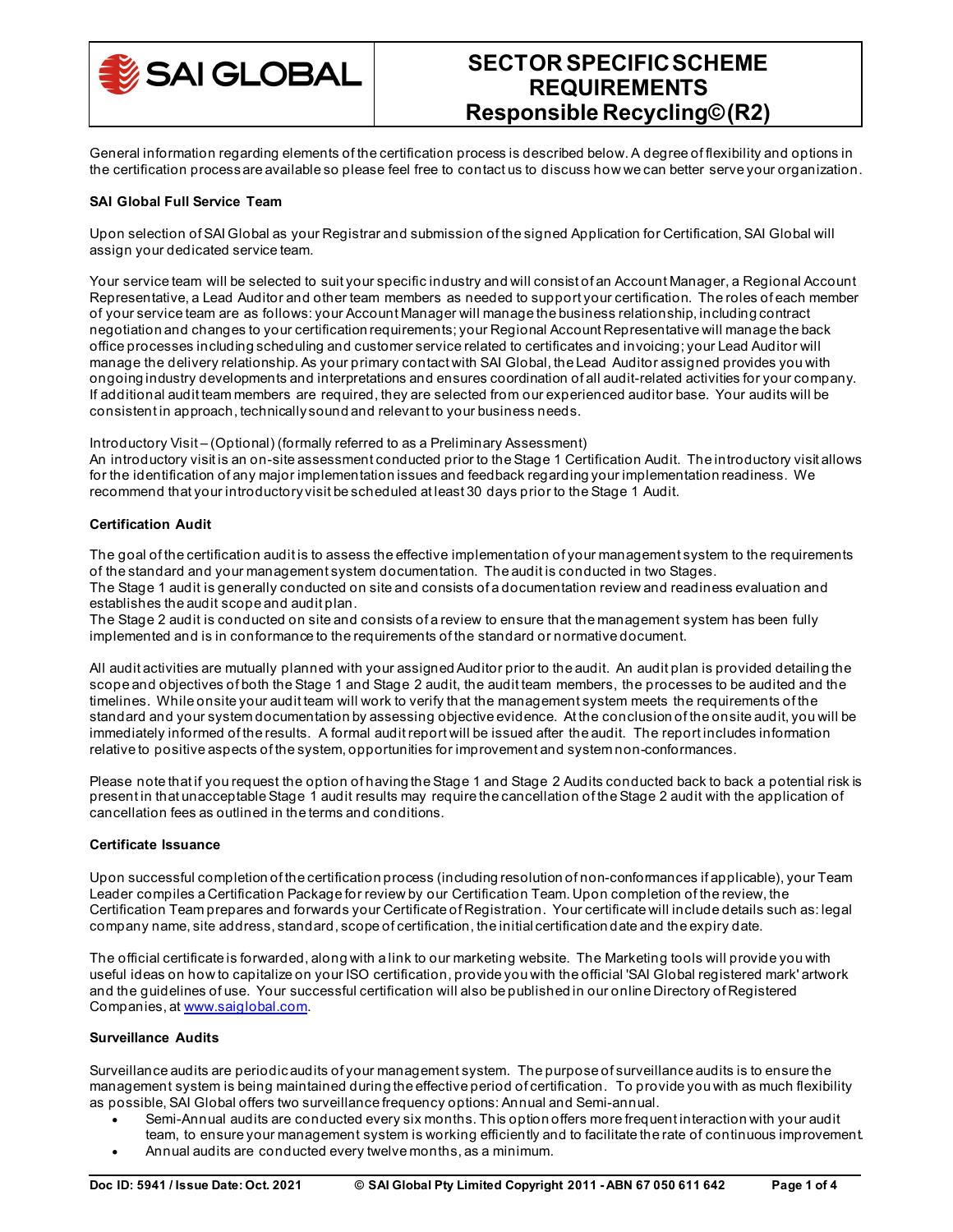

### **Re-certification audit**

Re-certification Audits are scheduled before 3-year mark, usually 3 months before the certificate expiry date. The purpose is to ensure:

- The effectiveness of the management system in its entirety in the light of internal and external changes and its continued relevance and applicability to the scope of the Certification
- Client demonstrated commitment to maintain the effectiveness and improvement of the management system in order to enhance overall performance.
- Whether the operation of the certified management system contributes to the achievement of the organization's policy and objectives

# **Supplemental Scheme Requirements – Responsible Recycling (R2:2013)**

- 1. Organizations shall execute a Licensing Agreement with the R2 program administrator prior to receiving their certificate(s) from their Certification Body.
- 2. If any of the following concerns are identified during the Stage 1 audit, a minimum 6-week interval is required prior to the Stage 2 audit.
	- a. More than 10 concerns identified in total (or less if some are significant enough to be deemed to warrant a 6 week interval by the CB)
	- b. More than 5 concerns in any one Provision of the R2 Standard.
	- c. Less than 100% of approved downstream vendors are audited by the organization or designee.
	- d. Less than 3 months of records to verify conformance to the R2 Standard.

When a delay is mandated by the above criteria, the organization shall demonstrate that the concern has been addressed and is ready for review during the Stage 2 audit.

3. Non-conformances may rise to a level serious enough to require suspension to maintain the integrity of the R2 Certification program. Although certification is meant to be a process of continuous improvement, the list below sets forth activities requiring suspension of R2 Certification. This list is intended to be representative, but not a complete list. Suspension may also be instituted within the normal processes of certification.

Suspension is only implemented after due process and non-conformances are confirmed. A nonconformance may be the result of scheduled audits the result of investigation into a complaint. Certification bodies may re-instate the R2 certification only after corrective action is implemented and verified as effective.

- a) Knowingly misrepresenting Focus Material shipments, domestic or international, including shipments to other vendors not qualified under the R2 Standard, in contradiction to the information provided to customers and/or the Certification Body.
- b) Non-functioning equipment knowingly sold and misrepresented to customers or the Certification Body in contradiction of R2 Standard requirements under Provision 6.
- c) When R2-certified companies continue to operate in non-compliance, beyond the standard time to take corrective action, of legal requirements, such as permitting, after being notified of concerns of compliance by the Certification Body or regulatory body.
- d) Failure to demonstrate a current licensing agreement with R2 Solutions in a timely manner to a Certification Body during the audit process.
- e) Facility closure or discontinuation of R2 scope activities.
- f) Misrepresentation of the certification status of any facility affiliated with the company.
- 4. When the organization cannot meet all provisions internally and subsequently **outsources requirements** to another organization then the outsource organization must be reviewed to ensure applicable provisions of R2 are being met as part of the Stage 2 and Recertification audits. The organization must demonstrate control of the function, even though it is performed by another organization. The organization must maintain records of conformance. Contracts between the organization and the outsource organization must allow for this certification audit activity to occur. Additional charges may be imposed by SAI Global on the organization to facilitate full auditing of the provisions performed by the outsource organization. For non-conformances relating to outsourcing of processes to other organizations, the determination of effectiveness by SAI Global may require a visit the outsource organization.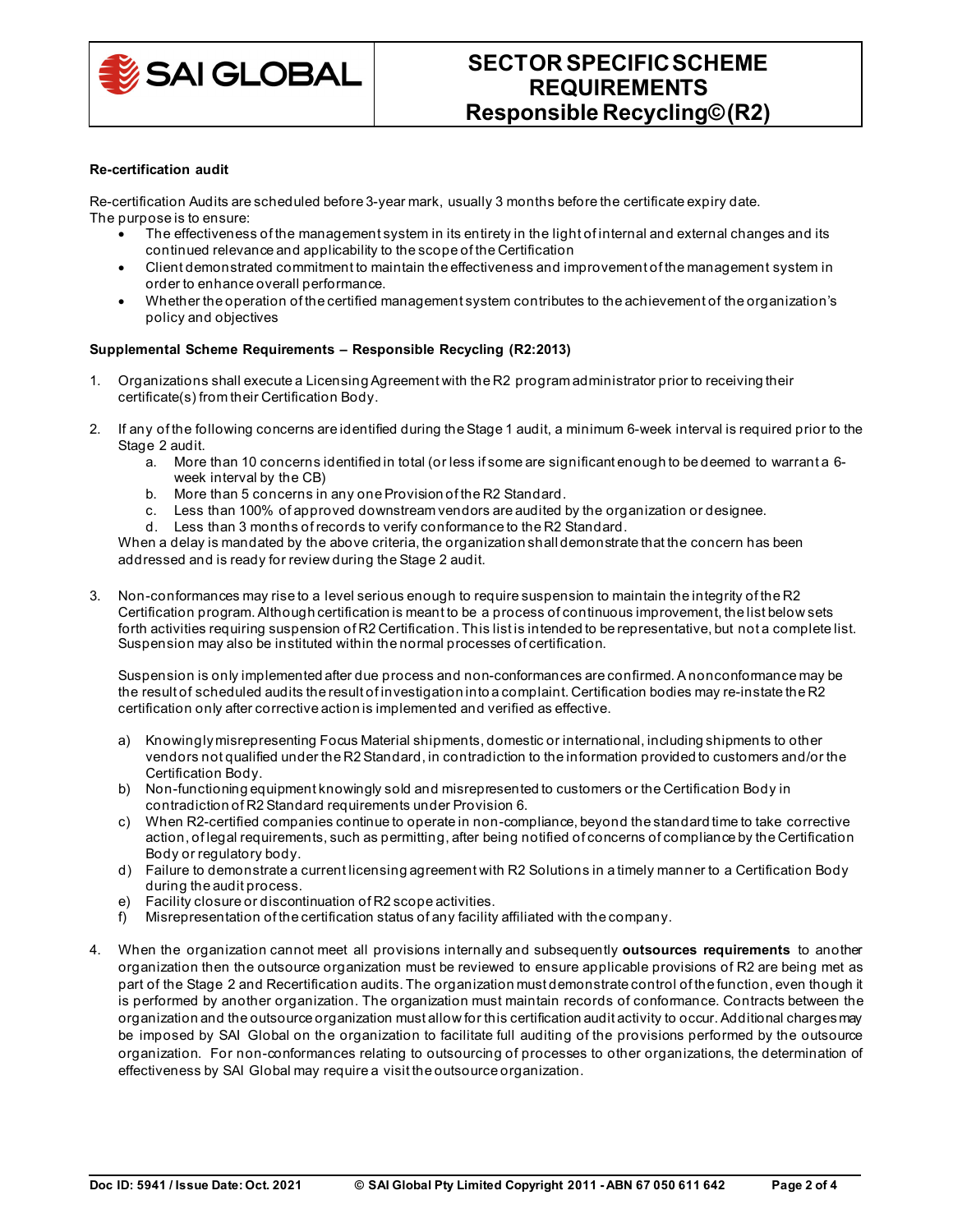

# **Supplemental Scheme Requirements – Reuse & Recycling (R2:2020 (R2V3))**

R2 Facilities shall execute a Licensing Agreement with the R2 program administrator prior to receiving their certificate(s).

To be eligible for R2 Certification, the R2 Facility must meet the following conditions:

- Be engaged in the processing and/or management of electronic equipment, components, and/or materials as defined by the R2 Standard.
- Be a legally established company; individuals are not eligible.
- Have a business license from, or be registered as a business entity with, a government entity or entities with jurisdiction over such matters.
- Be located in an area zoned for commercial or industrial activity.
- Maintain a certified Environmental Health and Safety Management System (EHSMS) and in certain cases, a certified Quality Management System.
- Planned future additions of processes/activities or electronic equipment, components and materials associated with scope of certification that are not currently operational or have evidence of implementation are not eligible for certification.

### R2 Certification Structure Requirements

### Facility

- Description: One company ownership (legal organization with one single owner). One location
- Applicability: All R2 certifiable operations proof of registered business (es)
- Management System: One management system
- SERI R2 Facilities Licenses: One License Agreement
- Auditing: All R2 certifiable operations are audited
- R2 Certificate: One Certificate with all associated legal names (DBAs, seller names, trade names)

#### Campus

- Description: One company ownership. Multiple locations with different addresses with coordinated operations and central management at the Controlling Facility to fulfill the entirety of the R2 certifiable processes/activities in a single scope. Operations shall be interconnected to jointly process and/or manage common equipment, components, or material streams
- Applicability: Each campus location shall be assigned an individual scope of certification applicable to its specific operations, and any applicable R2 Process Requirements
- Management System: One management system shared by all locations
- SERI R2 Facilities Licenses: One License agreement covering all the locations
- Auditing: All locations shall be audited on every audit
- R2 Certificate: One combined R2 certificate no individual certificates. The R2 certificate lists the Controlling Facility. Additional locations are uniquely identified as to their address and scope on additional pages of certificate

#### Shared Facilities

- Description: Different companies operating independently within one location. Companies have different ownership
- Applicability: All companies with R2 certifiable activities shall be certified for any one company to be certified. Proof of registered businesses + proof of parent relationship with certified facilities
- Management System: Each company operates under its own management system
- SERI R2 Facilities Licenses: Separate License Agreement for each company
- Auditing: Each company shall be independently audited and certified
- R2 Certificate: Separate R2 certificates shall be issued for each company. Since R2 Certification is facility based, if one company loses or withdraws certification, the other companies cannot remain certified

## Common Parent Facilities

- Description: Multiple legal entities wholly *owned by the same* parent operating within one facility
- Applicability: All activities for all companies applicable to R2 Certification at the facility are certified. Proof of relationship between parent facility and legal entities
- Management System: One management system shared by all companies
- SERI R2 Facilities Licenses: One License Agreement signed by the parent for all companies listed
- Auditing: One audit of all activities in the scope for all companies
- R2 Certificate: One combined R2 certificate no individual certificates. The R2 certificate lists the common parent as the primary name, alongside any other registered names of the sub-companies